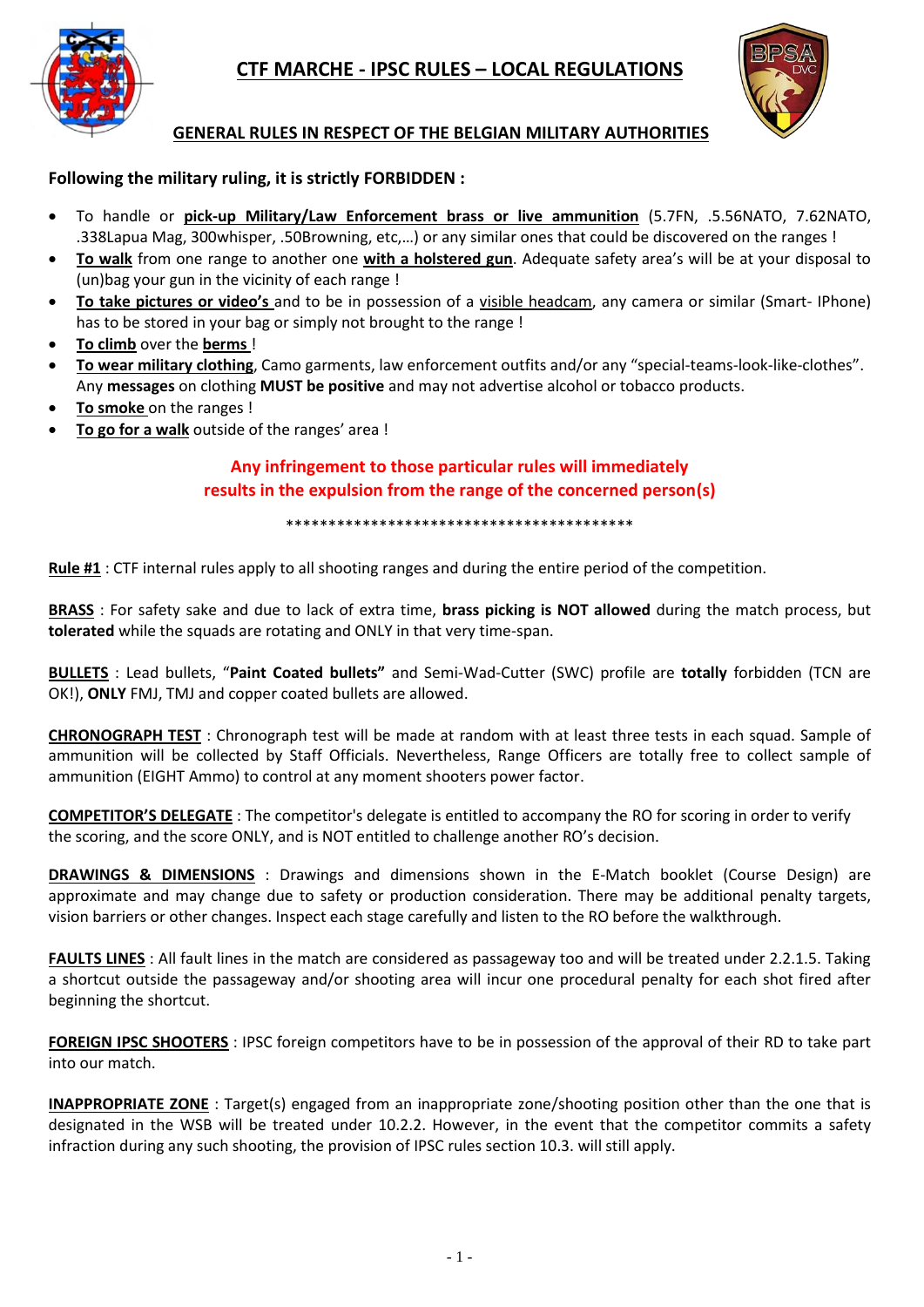

### **CTF MARCHE - IPSC RULES – LOCAL REGULATIONS**



**OUTDOOR** : CTF in Marche is an outdoor range with long distances between some ranges (+/- 15 minutes walking), CTF advises the competitors to take the necessary steps in order to be on time on the range to follow the stage briefing. A rolling cart is a smart and handy device to have with. Mind the weather, the ground can be muddy or slippery and on most ranges there is little to no shelter.

**PAYMENT** : Payment to be done on bank account on set deadline. On the set deadline for payments, BPSA Teams/IPSC Competitors who do NOT pay will be removed from the match (squadding list) **WITHOUT** any warning and replaced by teams/competitors in "Stand-by".

**PROTECTION** : **EYE and EAR** protection are mandatory while on range, as for spectators !

**REFUND** : **NO refund/reimbursemen**t after set deadline for non-participating competitors (Whatever the reasons maybe !).

**REGISTRATIONS** : With **too many registrations** for the range capacity, the organizer reserves the right to change the course design, the match schedule and/or the squadding as to split teams apart on different squads, days and timing and/or to limit the registration of Team(s) and Competitor(s).

**RESHOOT** : In case of a reshoot, a brand new score sheet has to be fulfilled. RO should not use in any case the score sheet that has been cancelled (destroy it !) or a score sheet with previous draft, numbers, marks or texts.

**UNSAFE SHOOTING** : Shooting into the wooden sidewalls of the range or above the berms will result in a match DQ.

**SAFETY AREAS** : Adequate **safety areas** will be provided in the nearby of the range. You are required to use them to fix your gun or to case or/and uncase it.

**SCHEDULE :** Competitors are required to be present and ready to shoot **a quarter of an hour** before their shooting time, **briefing will start right on time**, regardless of whether or not the entire squad is present. Squad organisation will be strictly respected

**SCORING PROCESS** : In order to avoid lost time and for the whole duration of the match, the scoring process will begin while the competitor is actually completing the course of fire. Any delegate may check that the scoring process of the shooter who is completing the course of fire is made following IPSC rules 9.6.2. Competitors (or their delegates) who fail to verify their scoring **lose all right of appeal** for the considered course of fire or targets.

**SIGHT PICTURE** : **NO** sight picture is allowed for the whole duration of the match and on any stages. Starting electronic sights will be done, Gun UNLOADED directed toward the ground and only AFTER the command « Load And Make Ready » (LAMR).

**SQUADS & SLOTS** : Squad organisation will be strictly respected. At squad arrival, names of the competitors and equipment sheets will be checked by the RO. Slots in match as in squads are NOT transferable, without prior approval from MD.

**STAGE PROPS** : Any actions such as dismounting the props, tearing vision barriers, modifying the position of the construction in order to gain a significant advantage will be considered as a gross unsportsmanlike behavior, resulting in disqualification from the competition.

**STAGE REHEARSAL** : While the current competitor is being patched and scored, the competitor who is "On Deck" will be **the ONLY one** authorized to rehearse the stage.